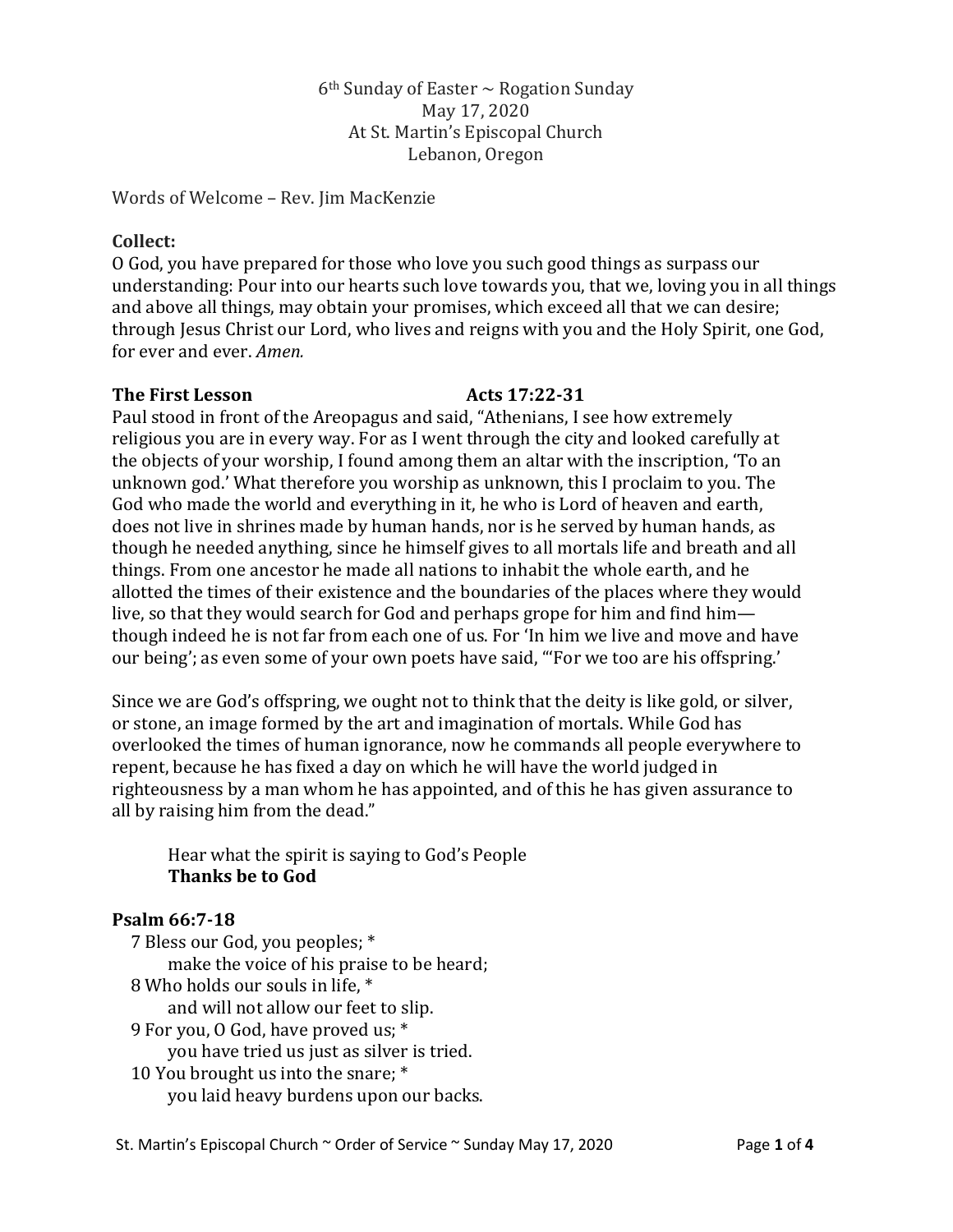- 11 You let enemies ride over our heads; we went through fire and water; \* but you brought us out into a place of refreshment.
- 12 I will enter your house with burnt-offerings and will pay you my vows, \* which I promised with my lips and spoke with my mouth when I was in trouble.
- 13 I will offer you sacrifices of fat beasts with the smoke of rams; \* I will give you oxen and goats.
- 14 Come and listen, all you who fear God, \* and I will tell you what he has done for me.
- 15 I called out to him with my mouth, \* and his praise was on my tongue.
- 16 If I had found evil in my heart, \* the Lord would not have heard me;
- 17 But in truth God has heard me; \* he has attended to the voice of my prayer.
- 18 Blessed be God, who has not rejected my prayer, \* nor withheld his love from me.

# **The Epistle 1 Peter 3:13-22**

Now who will harm you if you are eager to do what is good? But even if you do suffer for doing what is right, you are blessed. Do not fear what they fear, and do not be intimidated, but in your hearts sanctify Christ as Lord. Always be ready to make your defense to anyone who demands from you an accounting for the hope that is in you; yet do it with gentleness and reverence. Keep your conscience clear, so that, when you are maligned, those who abuse you for your good conduct in Christ may be put to shame. For it is better to suffer for doing good, if suffering should be God's will, than to suffer for doing evil. For Christ also suffered for sins once for all, the righteous for the unrighteous, in order to bring you to God. He was put to death in the flesh, but made alive in the spirit, in which also he went and made a proclamation to the spirits in prison, who in former times did not obey, when God waited patiently in the days of Noah, during the building of the ark, in which a few, that is, eight persons, were saved through water. And baptism, which this prefigured, now saves you-- not as a removal of dirt from the body, but as an appeal to God for a good conscience, through the resurrection of Jesus Christ, who has gone into heaven and is at the right hand of God, with angels, authorities, and powers made subject to him.

# **A reading from the Gospel of John 14:15-21**

Jesus said, "If you love me, you will keep my commandments. And I will ask the Father, and he will give you another Advocate, to be with you forever. This is the Spirit of truth, whom the world cannot receive, because it neither sees him nor knows him. You know him, because he abides with you, and he will be in you."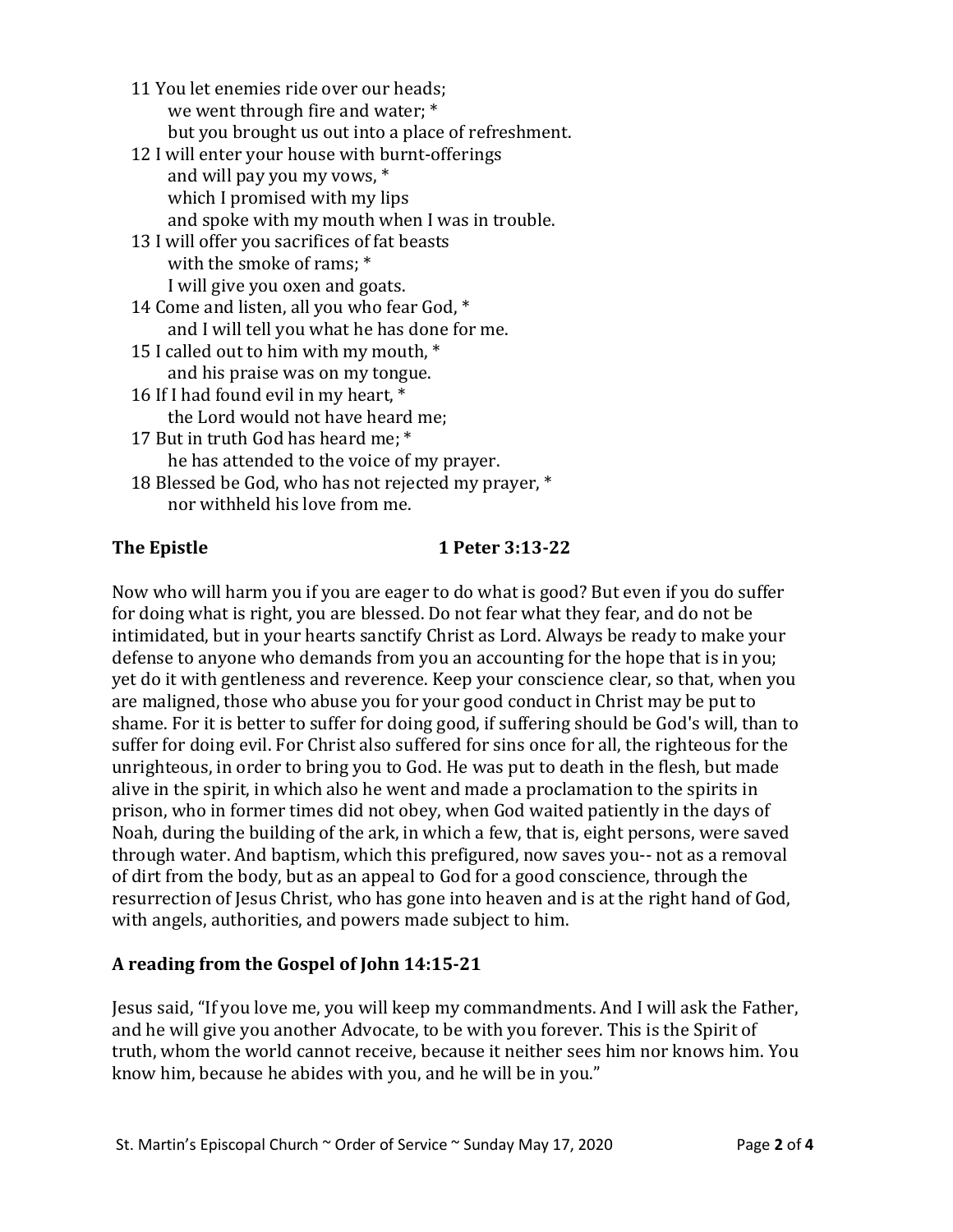"I will not leave you orphaned; I am coming to you. In a little while the world will no longer see me, but you will see me; because I live, you also will live. On that day you will know that I am in my Father, and you in me, and I in you. They who have my commandments and keep them are those who love me; and those who love me will be loved by my Father, and I will love them and reveal myself to them."

*A reading from the Gospel of John Thanks be to God*

**Sermon** – "See how the love each other"

# **Prayers of the People, Form IV found on p. 388**

Let us pray for the Church and for the world. Grant, Almighty God, that all who confess your Name may be united in your truth, live together in your love, and reveal your glory in the world.

> *Silence* Lord, in your mercy *Hear our prayer.*

Guide the people of this land, and of all the nations, in the ways of justice and peace; that we may honor one another and serve the common good.

> *Silence* Lord, in your mercy *Hear our prayer.*

Give us all a reverence for the earth as your own creation, that we may use its resources rightly in the service of others and to your honor and glory.

> *Silence* Lord, in your mercy *Hear our prayer.*

Bless all whose lives are closely linked with ours, and grant that we may serve Christ in them, and love one another as he loves us.

> *Silence* Lord, in your mercy *Hear our prayer.*

Comfort and heal all those who suffer in body, mind, or spirit; give them courage and hope in their troubles, and bring them the joy of your salvation.

> *Silence* Lord, in your mercy *Hear our prayer.*